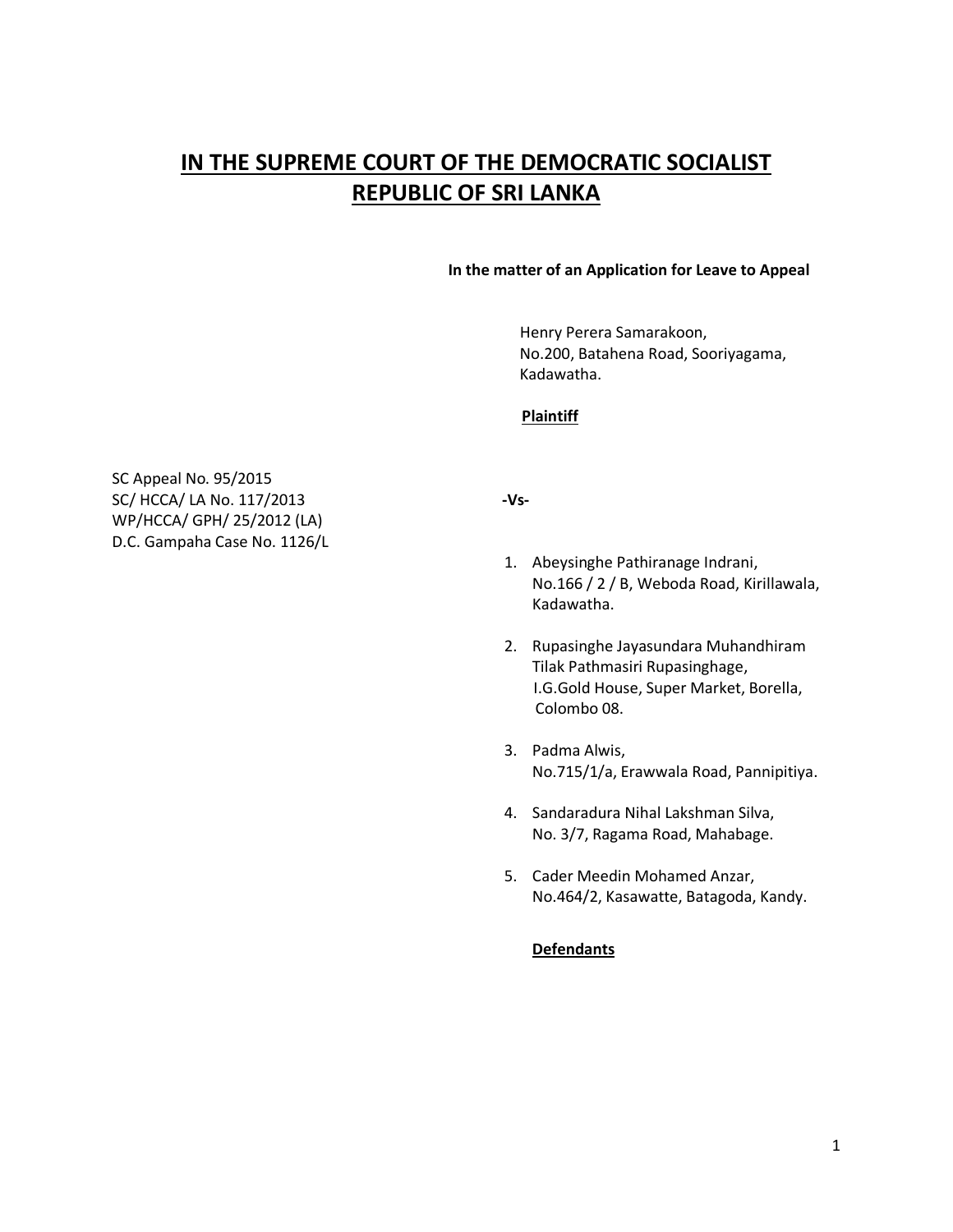#### **AND BETWEEN**

5. Cader Meedin Mohamed Anzar, No.464/2, Kasawatte,Batagoda, Kandy.

# **5 th Defendant Petitioner**

**-Vs-**

Henry Perera Samarakoon, No.200, Batahena Road, Sooriyagama, Kadawatha.

#### **Plaintiff - Respondent**

- 1. Abeysinghe Pathiranage Indrani, No.166/2/B, Weboda Road, Kirillawala, Kadawatha.
- 2. Rupasinghage Jayasundara Muhandhiram Tilak Pathmasiri Rupasinghage, I.G. Gold House, Super Market, Borella, Colombo 08.
- 3. Padma Alwis, No.715/1/a, Erawwala Road, Pannipitiya.
- 4. Sandaradura Nihal Lakshman Silva, No. 3/7, Ragama Road, Mahabage.

#### **Defendants - Respondents**

# **AND NOW BETWEEN**

5. Cader Meedin Mohamed Anzar, No.464/2, Kasawatte, Batagoda, Kandy.

# **5 th Defendant – Petitioner - Appellant**

**- Vs-**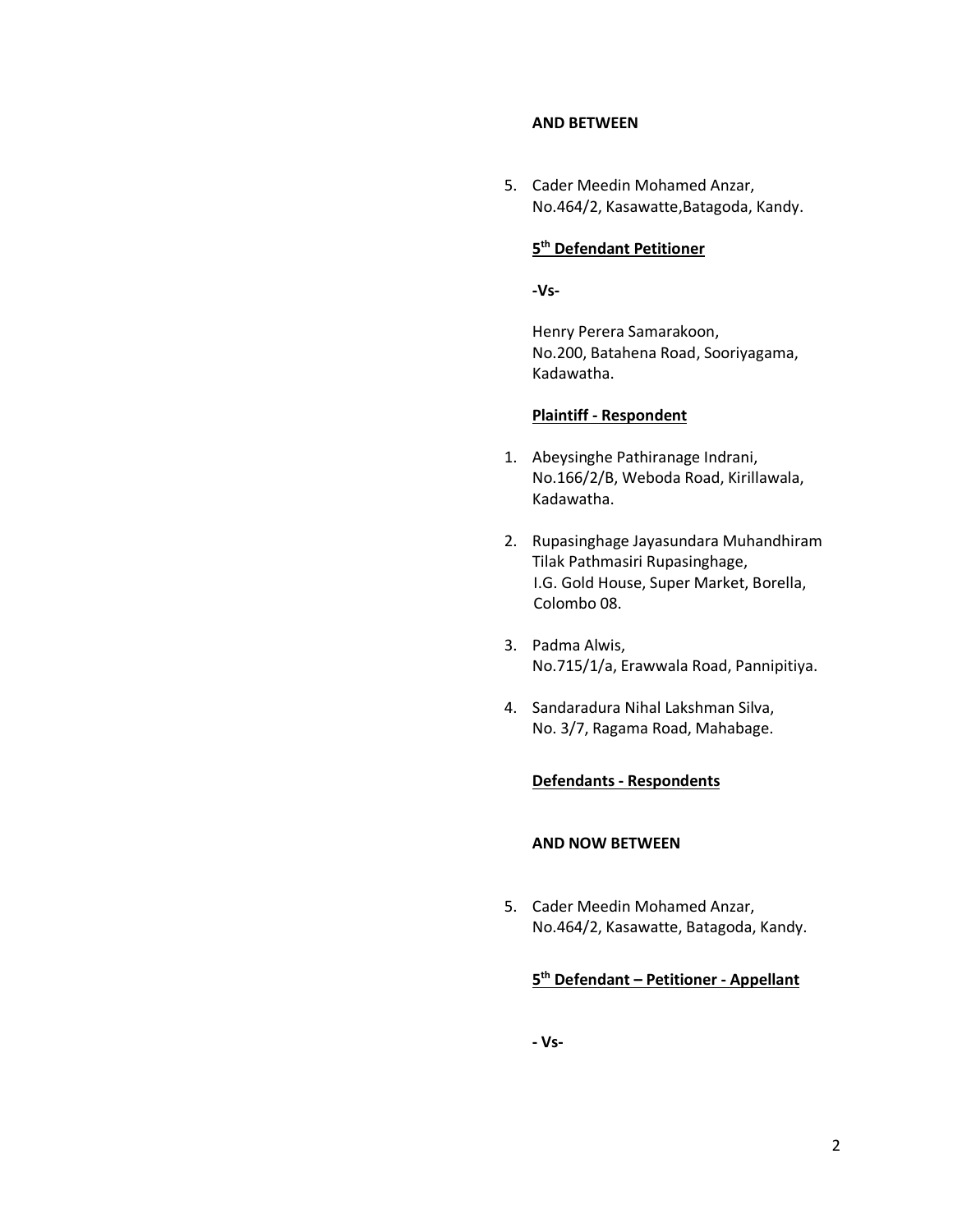Henry Perera Samarakoon, No. 200, Batahena Road, Sooriyagama, Kadawatha. (Deceased)

Solanga Arachchige Wimalawathie Perera, No.200, Batahena Road, Sooriyagama, Kadawatha.

# **Subtituted Plaintiff-Respondent-Respondent**

- 1. Abeysinghe Pathiranage Indrani, No.166/2/B, Weboda Road, Kirillawala, Kadawatha.
- 2. Rupasinghage Jayasundara Muhandhiram Tilak Pathmasiri Rupasinghage, I.G. Gold House, Super Market, Borella, Colombo 08.
- 3. Padma Alwis, No.715/1/a, Erawwala Road, Pannipitiya.
- 4. Sandaradura Nihal Lakshman Silva, No. 3/7, Ragama Road, Mahabage.

### **Defendants- Respondents -Respondents**

**Before**: S. Eva Wanasundara PC. J.,

Vijith. K. Malalgoda PC. J. and

Murdu N.B. Fernando PC. J.

Counsel: Rohan Sahabandu PC for the 5<sup>th</sup> Defendant- Petitioner - Appellant

Sudarshani Cooray for the Substituted Plaintiff-Respondent – Respondent

**Argued On**: 02.07.2018

**Decided On**: 12.12.2018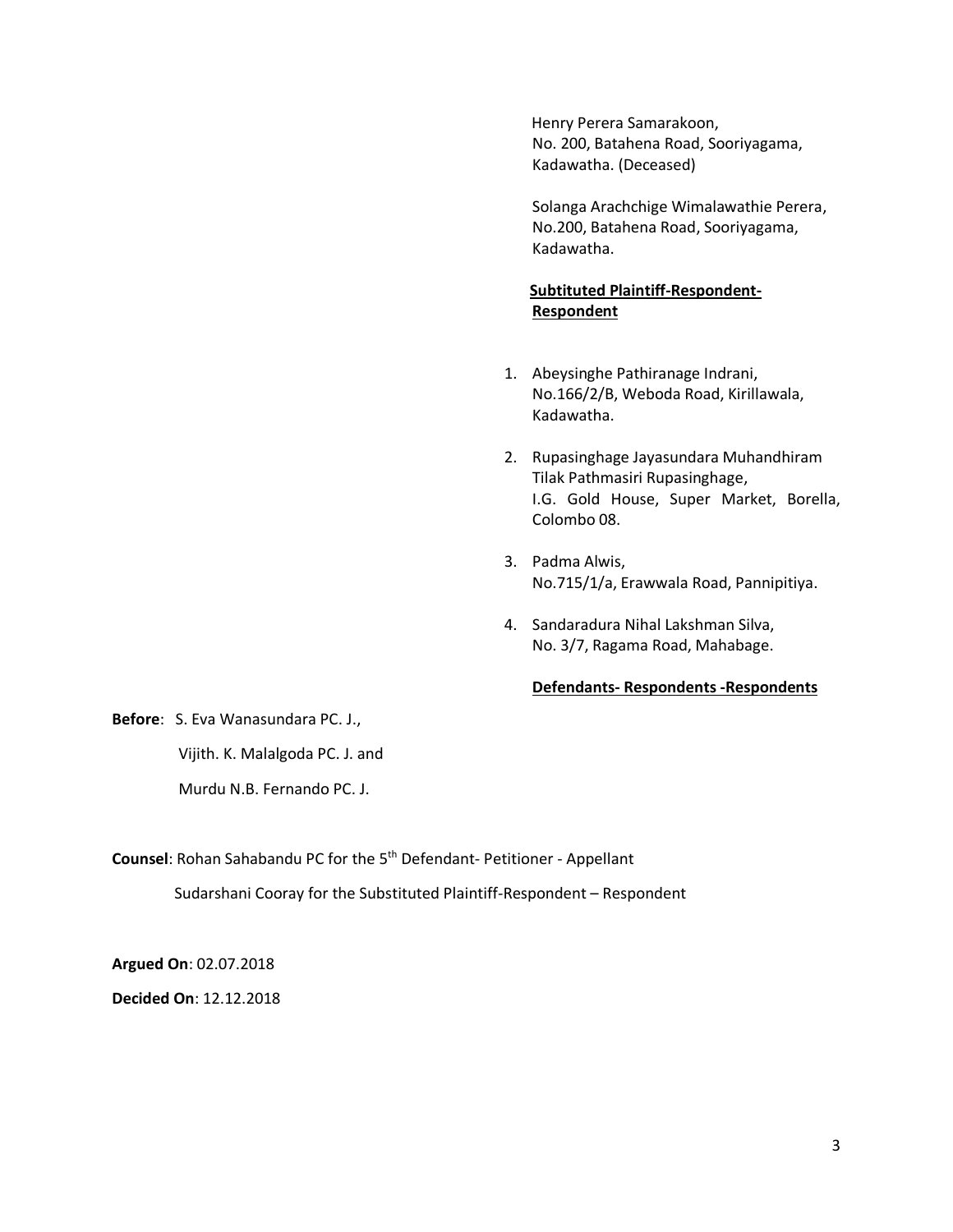### **Murdu N.B. Fernando, PC. J.**

This appeal before us pertains to an Order rejecting the application to abate an action filed in the District Court of Gampaha. Civil Appellate High Court of Gampaha affirmed the Order of the District Court and the 5<sup>th</sup> Defendant- Petitioner- Appellant (hereinafter referred to as the Appellant) sought leave to appeal from the Civil Appellate High Court Judgment which was granted by this Court on 28.05.2015 on the following questions of law,

- i. Did the Learned High Court Judge as well as the Learned District judge appreciate the due interpretation and meaning of section 402.
- ii. Is there a duty cast on the plaintiff to take steps as ordered by Court and make appropriate application to Court, seeking further assistance and orders to prosecute his action, if he finds that he is not able to proceed according to Law.
- iii. In the circumstances of this case were there any steps taken by the plaintiff to prosecute the action for over 12 months from 21.06.2010.
- iv. Did the Learned High Court Judge fail to appreciate that, what is referred to in Section 402 is to prosecute the action and not action against any single defendant.
- v. In the circumstances of the case, were there laches on the part of the plaintiff which has occasioned a failure of justice.

 Thus the pivotal matter to be decided by this Court is whether the learned District Judge was correct in rejecting the application dated 21.02.2012 to lay by the case under Section 402 of the Civil Procedure Code as no steps had been taken by the plaintiff for a period exceeding 12 months after Court made order on 21.06.2010 "to take steps against the  $3<sup>rd</sup>$  and  $4<sup>th</sup>$  defendants and move."

 To set out the factual background, the plaintiff (now deceased and substituted before this Court by the Substituted Plaintiff-Respondent-Respondent) instituted action dated 19.06.2006 against four defendants upon the basis that the four defendants were holding the "land" (more fully described in the schedule to the plaint) on a constructive trust in favour of the plaintiff and sought an Order (i) directing the 4<sup>th</sup> defendant to execute a deed and transfer the land to the plaintiff accepting the sum referred to in the plaint with interest, **(ii)** in the event of the failure of the defendant to transfer the land to the plaintiff, order the Court Registrar to transfer the land, **(iii)** an alternative remedy for a declaration that the four deeds referred to in the plaint are deemed to be cancelled, and **(iv)** damages in a sum of Rs. 1,000,000 against the  $4<sup>th</sup>$  defendant.

The plaintiff also alleged, that the land referred to in the schedule to the plaint was transferred by way of a deed in the year 1995 by the plaintiff to the  $1<sup>st</sup>$  defendant as security for a loan obtained, but not specifically stated in the deed, thereafter the land was transferred by the  $1<sup>st</sup>$ defendant to the 2<sup>nd</sup> defendant and the 2<sup>nd</sup> defendant to the 3<sup>rd</sup> defendant and then by the 3<sup>rd</sup> defendant to the  $4<sup>th</sup>$  defendant upon deeds as security for further loans obtained by the plaintiff and being aware that the  $4<sup>th</sup>$  defendant was taking steps to alienate the land the plaintiff made a request to redeem the land and on the failure of the  $4<sup>th</sup>$  defendant to accede to the request of the plaintiff, plaint was filed in the year 2006.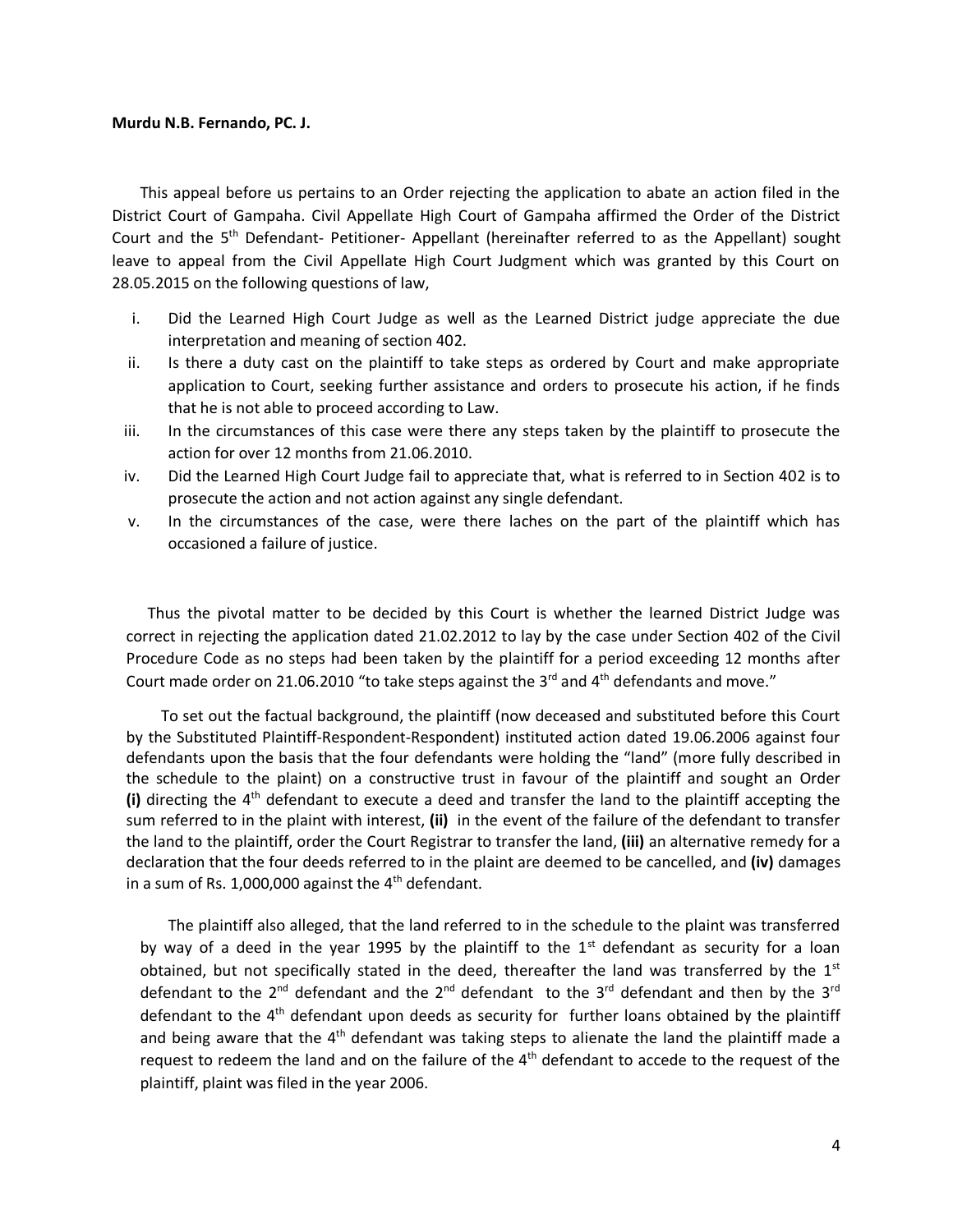Journal entries in the District Court Record, indicates that summons were initially served only on the 2<sup>nd</sup> defendant and thereafter the plaintiff moved Court to serve notice of interim injunction on the 4<sup>th</sup> defendant but Summons nor notice was served, and in October 2007, the present Appellant moved the District Court to be added as a defendant on the basis of a bona fidae purchaser of the land which application was permitted by Court and the present Appellant was added as the  $5<sup>th</sup>$ defendant to the District Court Case. Thereafter answer was filed by the 5<sup>th</sup> defendant praying for a declaration of title to the land on the basis of a bona fidae purchaser and damages against the plaintiff. Replication was filed by the plaintiff in 2009. Journal entries also reveal that although the Court has made order on numerous occasions to take steps pertaining to the  $1^{st}$ ,  $3^{rd}$  and  $4^{th}$ defendants (by providing the correct addresses, stamps, envelopes) the plaintiff has failed to do so. I observe that the  $5<sup>th</sup>$  defendant in his answer has stated that the  $1<sup>st</sup>$  defendant is dead and on 08.03.2010, the plaintiff informed Court that action will not be pursued against the deceased  $1<sup>st</sup>$ defendant and the case against the  $1<sup>st</sup>$  defendant was dismissed.

According to Journal entry dated 21.06.2010 the Court fixed the case for ex-parte trial against the 2<sup>nd</sup> defendant and trial against the 5<sup>th</sup> defendant. The post script to the Journal entry of the date states 'plaintiff is not aware of the  $3<sup>rd</sup>$  and  $4<sup>th</sup>$  defendants. Take steps and move.' This is the pivotal journal entry which this Court has to examine.

By motion dated 22.02.2012, the  $5<sup>th</sup>$  defendant moved Court to dismiss or lay-by the District Court case as the plaintiff has failed to take steps for a period exceeding 12 months. The District Court heard the plaintiff and the  $5<sup>th</sup>$  defendant pertaining to the above application, called for written submissions and thereafter on 18.05.2012 rejected the motion and made order that action can proceed when the addresses of the  $3^{rd}$  and  $4^{th}$  defendants are known.

The Civil Appellate High Court affirmed the said Order on 14<sup>th</sup> February 2013 and stated that the plaintiff has taken steps to supply summons to be issued by Court and therefore being unaware of the defendants' whereabouts cannot be attributed as a fault of the plaintiff.

Being aggrieved by this order, the  $5<sup>th</sup>$  Defendant-Petitioner-Appellant has come before this Court.

 The application to lay by the District Court Case by the Appellant was made under Section 402 of the Civil Procedure Code. Section 402 of the Civil Procedure Code reads as follows,

> **"If a period exceeding twelve months in the case of a District Court ….elapse subsequent to the date of the last entry of an order or proceeding in the record without the plaintiff taking any steps to prosecute the action where any such step is necessary, the court may pass an order that the action shall abate."**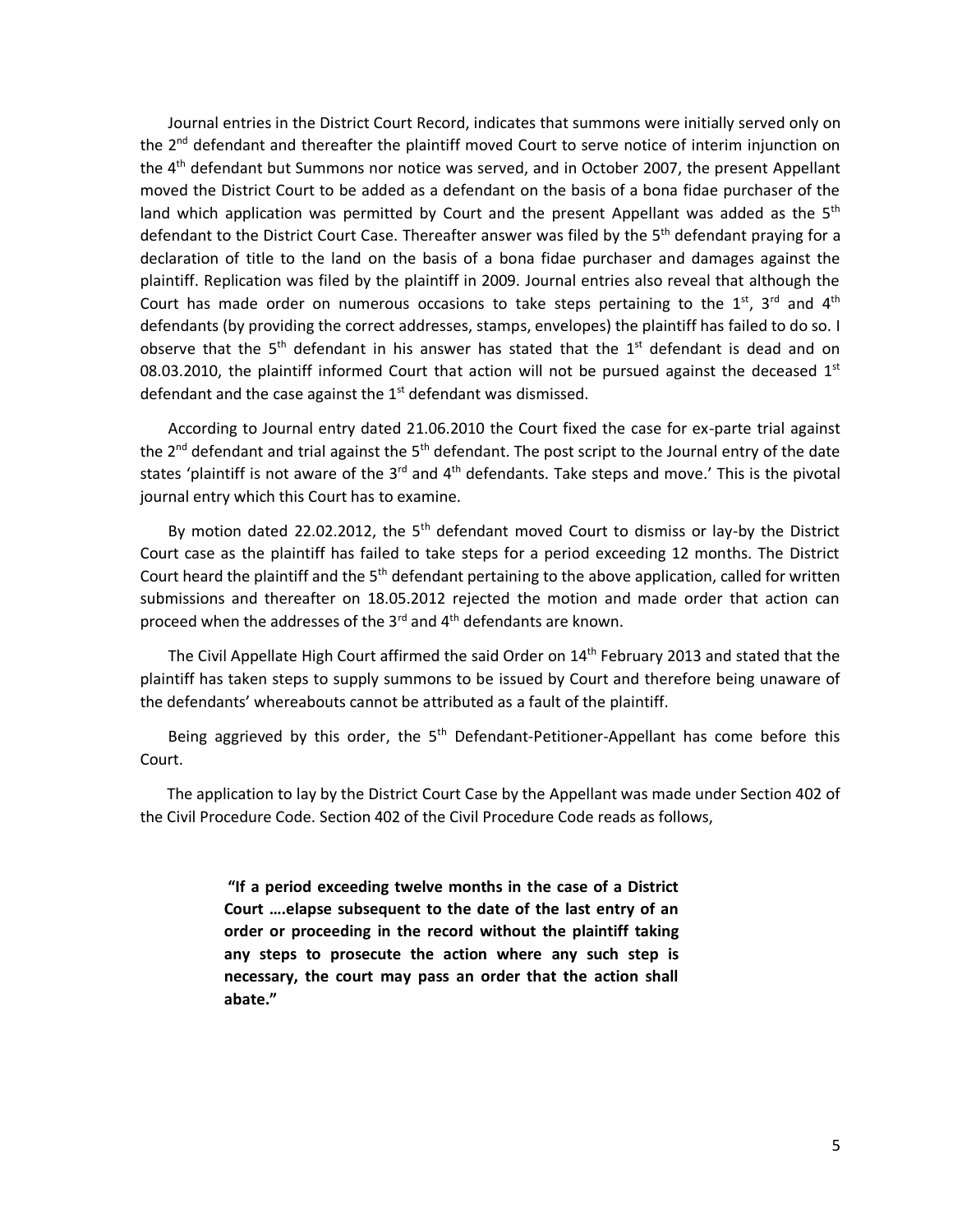The submission of the Appellant before this Court is, since no steps had been taken by the plaintiff for over 18 months subsequent to the last journal entry dated 21.06.2010, wherein it is minuted "take steps and move", District Court should have laid by the case.

The Substituted Plaintiff-Respondent-Respondent (hereafter referred to as the Respondent) takes up the position that there were no steps for the plaintiff to take as the plaintiff has tendered the necessary documents to serve summons on the  $3<sup>rd</sup>$  defendant as far back as in January 2009 and with regard to the 4<sup>th</sup> defendant, plaintiff was not in a position to ascertain the correct address of the  $4<sup>th</sup>$  defendant and therefore substituted service of summons on the  $4<sup>th</sup>$  defendant was not possible and in the absence of a specific procedure laid down in the Civil Procedure Code as to what the plaintiff ought to do in such a situation, dismissing the action of the plaintiff without a trial is unreasonable and unfair.

Let me now advert to the position of the Respondent stated above.

It is undisputed that the plaintiff filed this action to obtain relief and the principal relief sought was against the  $4<sup>th</sup>$  defendant. Thus, for the plaintiff to obtain relief prayed for plaintiff should bring the 4<sup>th</sup> defendant before Court. Failure of the plaintiff to do so would be to his own detriment. The first step to bring the  $4<sup>th</sup>$  defendant before Court is to serve summons on him and if the plaintiff fails to do so, he should bear the consequences. In the instant case, the plaintiff has failed to give the address of the 4<sup>th</sup> defendant to Court for serving of summons. Thus from the institution of the action in 2006 until the motion was filed to lay by the case in February 2012, for a period of 5 ½ years, summons could not be served on the 4<sup>th</sup> defendant.

It is also significant that the plaintiff informed Court that action will not be pursued against the deceased 1<sup>st</sup> defendant (even the heirs were not substituted) to whom the land was originally transferred in 1995, 10 years prior to the institution of the action by the plaintiff as averred to in the plaint on a constructive trust. In 2006 when plaint was filed, plaintiff was aware (as averred to in the plaint) that the  $4<sup>th</sup>$  defendant who refused to accede to the plaintiff's request to redeem the land was taking steps to alienate the land and that the  $5<sup>th</sup>$  defendant moved Court to be added as a defendant on the basis that he purchased the land from the 4<sup>th</sup> defendant as a bona fidae purchaser. Thereafter, in 2012 the 5<sup>th</sup> defendant moved court to lay-by the case for non-prosecution of the case by the plaintiff for a period exceeding 12 months.

In *Supramanium Vs Symons 18 NLR 229***,** Wood Renton CJ held as follows:-

**"People may do what they like with their disputes as long as they do not invoke the assistance of the Courts of Law. But whenever that step has been taken they are bound to proceed with all possible and reasonable expedition, and it is the duty of their legal advisors and of the Courts themselves to seek that this is done. The work of the Courts must be conducted on ordinary business principles, and no Judge is obliged, or is entitled to allow the accumulation upon is cause list of a mass of inanimate or semi animate actions."**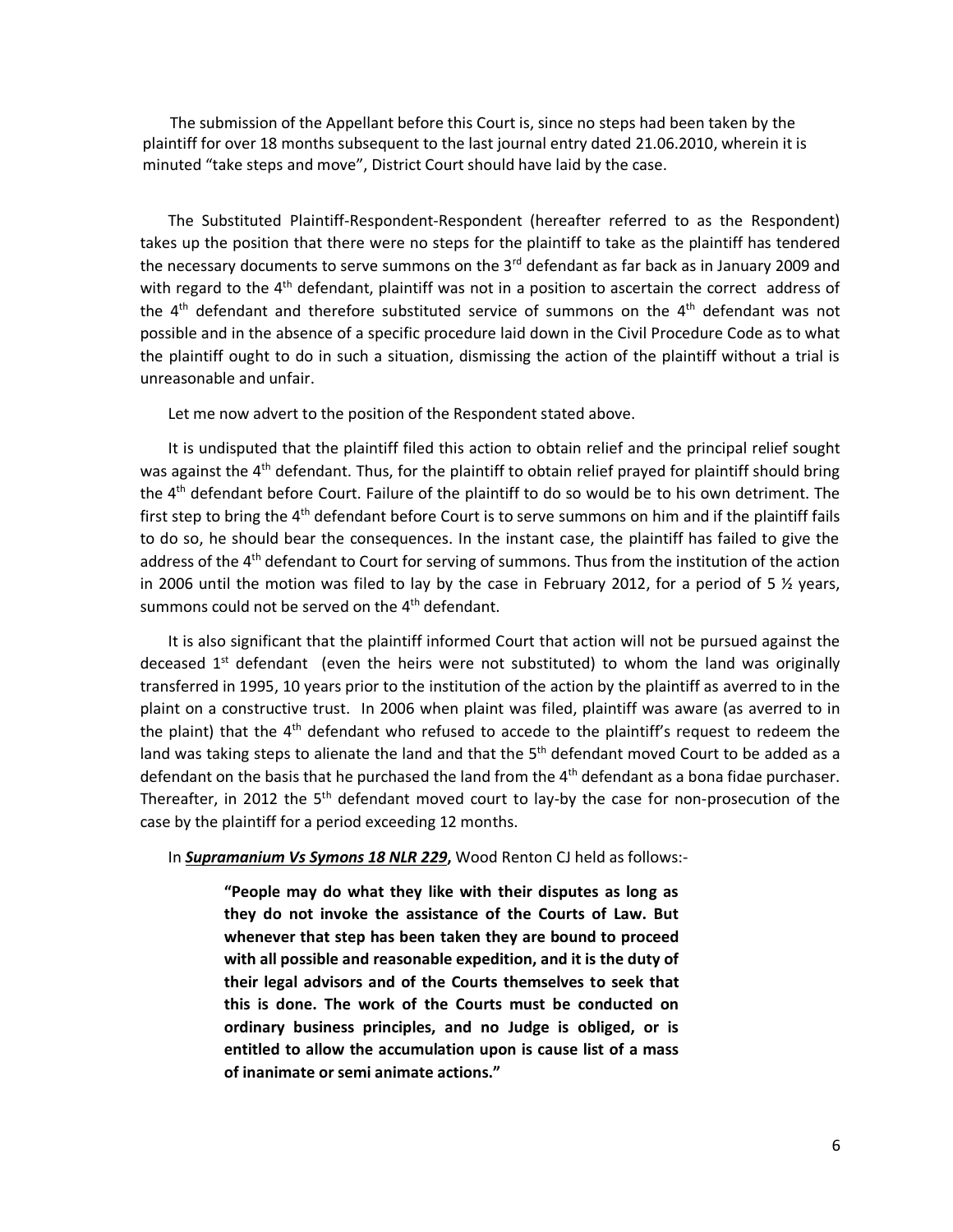In the above referred Judgment, Wood Renton CJ has succinctly held that a party is bound to take steps and proceed with all possible and reasonable expedition to prosecute an action without allowing it to accumulate the case list. The words stated by the learned Chief Justice in the above Judgment one hundred years ago augur well for present day Courts as well. Cases should not be accumulated in Courts. Cases should be expeditiously concluded.

 In the instant case, plaintiff has taken five and half years to serve summons and yet has not been able to ascertain the correct address. In such a situation, were the steps taken by the 5<sup>th</sup> defendant correct or in accordance with the law in moving Court to lay by the case and/or to dismiss the case for failure to prosecute the action by the plaintiff or should the case remain in the case list until the plaintiff obtain the addresses.

 In the given circumstances of this case, I am inclined to agree with the steps taken by the Appellant to move Court to lay by the case.

In the supra case it was also held that a Court has power under Section 402 of the Civil Procedure Code to make an order of abatement *ex mero motu.* Nevertheless, it is desirable that a Court, before making an order of abatement should notice the parties, as far as it conveniently can, to give them an opportunity of showing cause against the order. Wood Renton CJ further went on to say that if the plaintiff is injured by absence of notice he can proceed under Section 403.

 In *Fernando Vs Peiris 3 NLR 77***,** it was held that an abatement order under Section 402 can be entered by Court *ex mero motu*, however since the consequences are serious it should be made on application by the defendant with due notice to the plaintiff.

In the instant case, upon the Court being moved by the  $5<sup>th</sup>$  defendant, the Court heard the parties and refused the application of the 5<sup>th</sup> defendant to lay-by the action on the basis that case can proceed when the addresses of the  $3<sup>rd</sup>$  and  $4<sup>th</sup>$  defendants are tendered to Court.

The learned Judges of the Civil Appellate High Court affirmed the order of the District Court on the premise that the rejection of the motion to lay-by was proper.

In the instance case, as stated earlier, the addresses of the  $3<sup>rd</sup>$  and  $4<sup>th</sup>$  defendants should have been tendered by the plaintiff. The Court has no duty to obtain addresses. It is the plaintiff's action and there is a duty cast upon the plaintiff to take steps as directed by Court to tender addresses. If the plaintiff fails to fulfill same and does not take steps to prosecute or continue with the action *ex mero motu* or the Court on its own could have made order to abate the action after hearing the parties.

 Before this Court, Respondent relied heavily on *Cave & Co. Vs. Erskine 6 NLR 338* wherein it was held that where the Fiscal has failed to serve summons, no blame is allocated to the plaintiff and it is not open to Court to abate the suit.

The instant case can be distinguished from the above case, as in the instant case for the Fiscal to serve summons the present addresses of the  $3<sup>rd</sup>$  and  $4<sup>th</sup>$  defendants should be tendered to court and the only person who could tender the addresses is the plaintiff who is seeking relief from the said defendants albeit the  $4<sup>th</sup>$  defendant from whom order is sought to transfer the land back to the plaintiff and also damages. I also observe that the plaintiff has failed to tender the correct address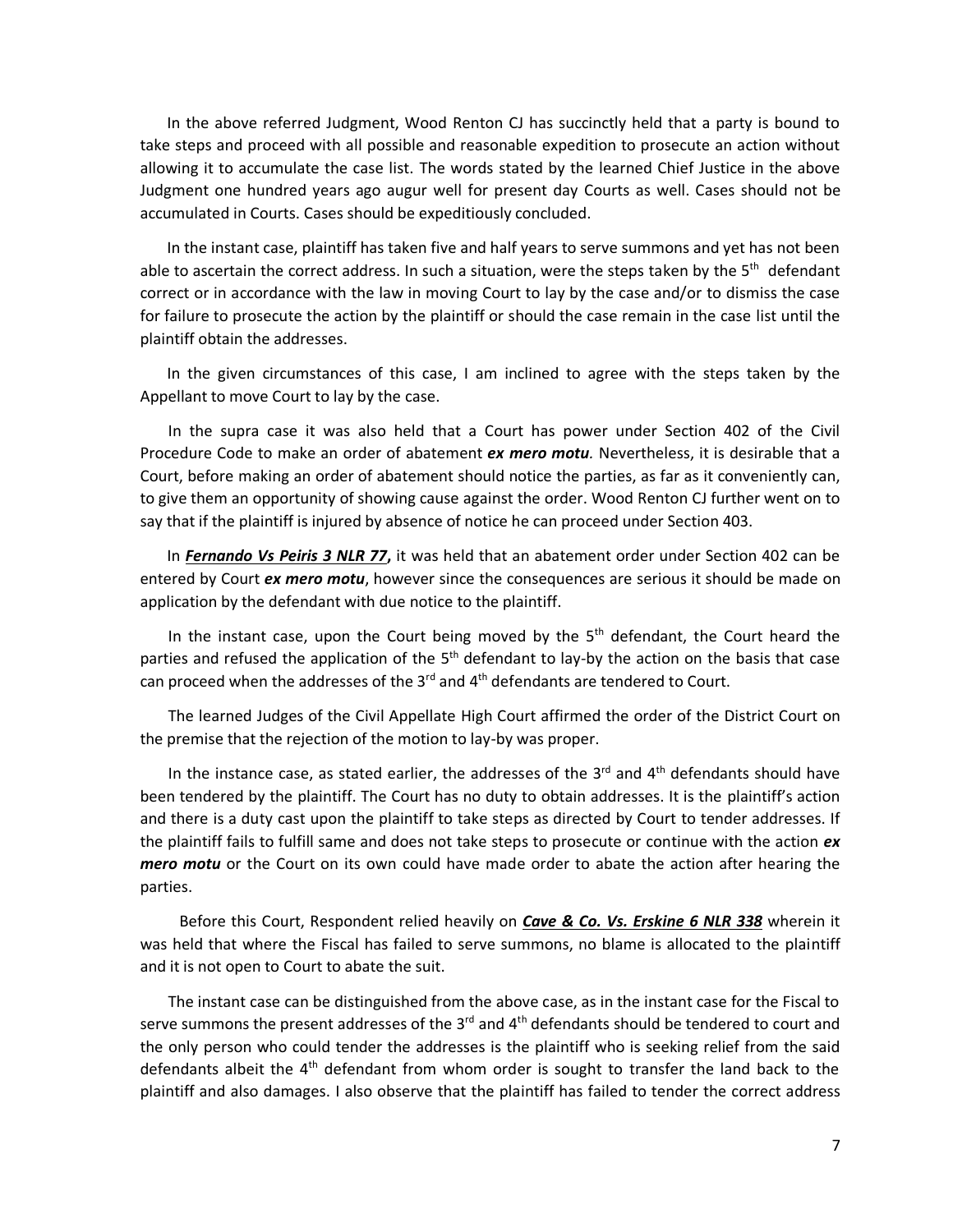from the date of institution of action to 21.06.2010 the material date on which the Court made order "to take steps and move" and also thereafter until the motion to lay by was filed on 12.02.2012. If the plaintiff fails to tender the addresses, my considered opinion is that the plaintiff has failed to prosecute the case and undoubtedly the blame will fall on the plaintiff and the Court could abate the suit in such a situation.

Even in an instance in which the plaintiff could not obtain the addresses of the  $3^{rd}$  and  $4^{th}$ defendants, there were steps for the plaintiff to take. The plaintiff could have made an application to serve Summons by way of substituted service on the last known addresses of the 3<sup>rd</sup> and 4<sup>th</sup> defendants or move for an appropriate order from Court not to proceed against the 3<sup>rd</sup> and 4<sup>th</sup> defendants but to proceed against the  $2^{nd}$  defendant against whom ex parte trial had been fixed and against the  $5<sup>th</sup>$  defendant against whom trial had been fixed. But for a period of 18 months after Court made order on 21.06.2010 to take steps and move, the plaintiff has not taken any meaningful steps and has failed to prosecute the case. On the other hand  $5<sup>th</sup>$  defendant, the bona fidae purchaser of the land who got himself added as a defendant to the case is waiting with the Sword of Damocles hanging over his head.

However, since the  $5<sup>th</sup>$  defendant has also included a cross claim against the plaintiff praying for a declaration of title and damages against the plaintiff, the 5<sup>th</sup> defendant could have moved Court to proceed with the trial and I observe that the  $5<sup>th</sup>$  defendant too has failed in his duty towards Court.

 On the other hand this Court in *Fernando Vs Curera 2 NLR 29* and *Lorensu Appuhamy Vs Paaris 11 NLR 202* held that fixing a date of hearing is a matter for Court.

 In the instant case on the relevant date, namely 21.06.2010, the Court fixed the case for exparte trial against the  $2^{nd}$  defendant and trial against the  $5^{th}$  defendant but has not fixed a 'date' for the ex parte trial and trial respectively.

The failure of the District Court to fix a date for ex-parte trial against the  $2^{nd}$  defendant and trial against the  $5<sup>th</sup>$  defendant has caused immense prejudice to the parties and has led to the delay in prosecuting and concluding the case expeditiously. This I observe is an instance as aptly quoted by Wood Renton CJ in *Supramanium Vs Symons 18 NLR 229* (referred to above), wherein he stated that no Judge is obliged or entitled to allow the accumulation upon is cause list of a mass of inanimate or semi animate actions.

 In the above circumstances, I answer the questions of law raised in this appeal in favour of the 5<sup>th</sup> Defendant- Petitioner- Appellant. The appeal is allowed. The Judgment of the Civil Appellate High Court of Gampaha dated 14.02.2013 and the Order of the District Court of Gampaha dated 18.05.2012 are set aside.

In the circumstances of this case, parties will bear their own costs.

**Judge of the Supreme Court**